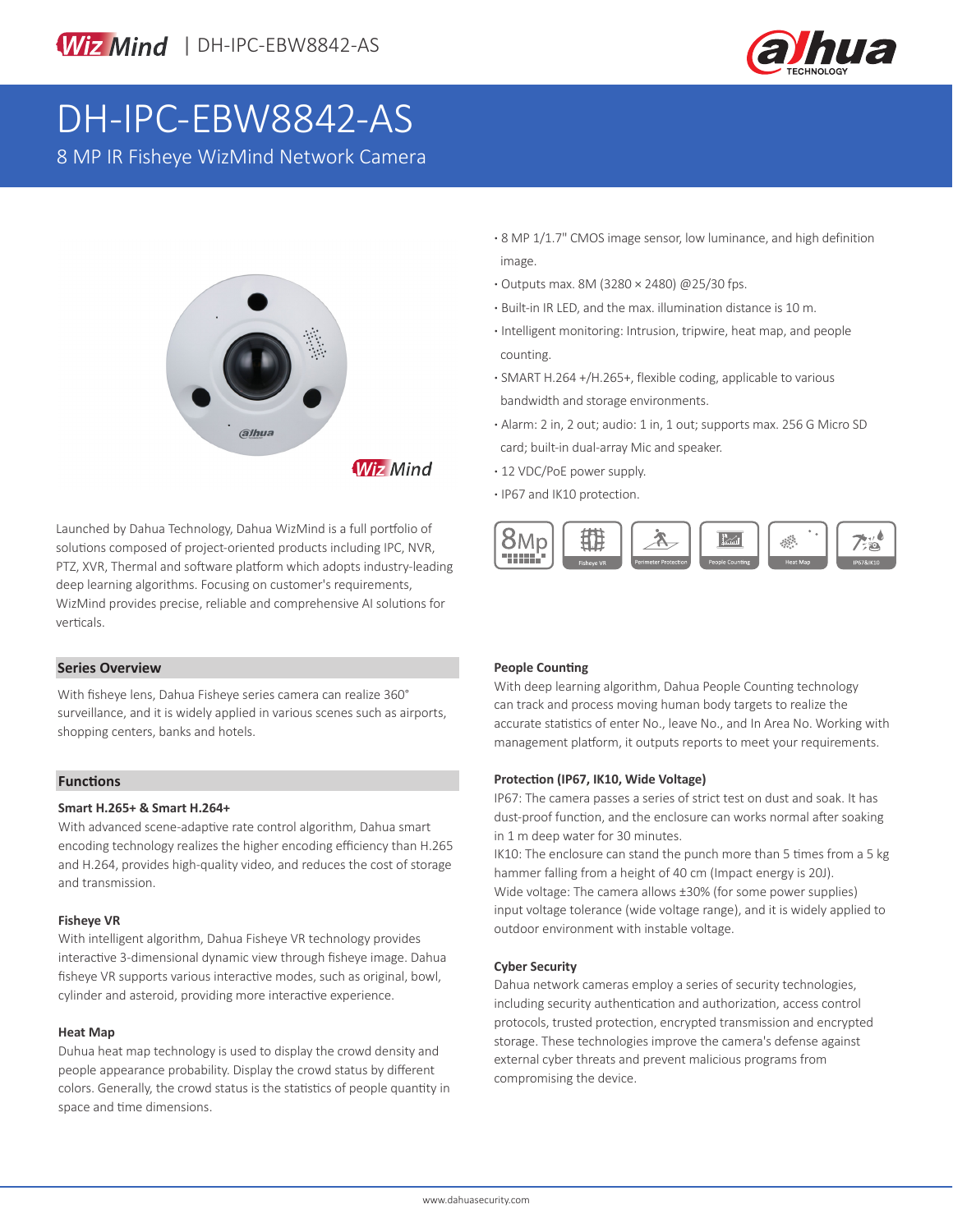# Wiz Mind | DH-IPC-EBW8842-AS

### **Technical Specification**

| Camera                          |                                                                                         |                      |                    |                     |
|---------------------------------|-----------------------------------------------------------------------------------------|----------------------|--------------------|---------------------|
| Image Sensor                    | 1/1.7" CMOS                                                                             |                      |                    |                     |
| Max. Resolution                 | 3280 (H) × 2480 (V)                                                                     |                      |                    |                     |
| <b>ROM</b>                      | 2 GB                                                                                    |                      |                    |                     |
| <b>RAM</b>                      | 4 GB                                                                                    |                      |                    |                     |
| <b>Scanning System</b>          | Progressive                                                                             |                      |                    |                     |
| <b>Electronic Shutter Speed</b> | Auto/Manual 1/3 s-1/100,000 s                                                           |                      |                    |                     |
| Min. Illumination               | 0.01 Lux@F2.0 (Color, 30 IRE)<br>0.001 Lux@F2.0 (B/W, 30 IRE)<br>0 Lux (Illuminator on) |                      |                    |                     |
| S/N Ratio                       | > 56 dB                                                                                 |                      |                    |                     |
| <b>Illumination Distance</b>    | 10 m (32.81 ft) (IR)                                                                    |                      |                    |                     |
| Illuminator On/Off Control      | Auto/Manual                                                                             |                      |                    |                     |
| <b>Illuminator Number</b>       | 3 (IR LED)                                                                              |                      |                    |                     |
| Lens                            |                                                                                         |                      |                    |                     |
| Lens Type                       | Fixed-focal                                                                             |                      |                    |                     |
| Lens Mount                      | M12                                                                                     |                      |                    |                     |
| Focal Length                    | 1.85mm                                                                                  |                      |                    |                     |
| Max. Aperture                   | F2.0                                                                                    |                      |                    |                     |
| <b>Field of View</b>            | Horizontal: 185°;<br>Vertical: 180°                                                     |                      |                    |                     |
| Iris Control                    | Fixed                                                                                   |                      |                    |                     |
| Close Focus Distance            | 0.4 m (1.31 ft)                                                                         |                      |                    |                     |
| <b>DORI Distance</b>            | Detect                                                                                  | Observe              | Recognize          | Identify            |
|                                 | 40.0 m<br>(131.23 ft)                                                                   | 16.0 m<br>(52.49 ft) | 8.0 m<br>(26.2 ft) | 4.0 m<br>(13.12 ft) |
| Smart Event                     |                                                                                         |                      |                    |                     |
| Heat Map                        | Yes                                                                                     |                      |                    |                     |
| Professional, intelligent       |                                                                                         |                      |                    |                     |

| IVS (Perimeter Protection) | Intrusion; tripwire                                                                                                                                                                                                                                                                                                                                                                                                                                                                                                                                                                          |
|----------------------------|----------------------------------------------------------------------------------------------------------------------------------------------------------------------------------------------------------------------------------------------------------------------------------------------------------------------------------------------------------------------------------------------------------------------------------------------------------------------------------------------------------------------------------------------------------------------------------------------|
| People Counting            | Supports 4 rules to count the number of people entering,<br>exiting, and staying separately. It will trigger alarm linkage<br>when the number of people who entering, exiting or<br>staying exceeds the threshold. It can display and export<br>reports based on year, month, day, week, day or custom<br>time.<br>Supports 4 rules to count the number of people in<br>area and will trigger alarm linkage when the average<br>strand time or people number in the area exceeds the<br>threshold. It can display and export reports based on<br>year, month, day, week, day or custom time. |
| Smart Search               | Work together with Smart NVR to perform refine<br>intelligent search, event extraction and merging to event<br>videos                                                                                                                                                                                                                                                                                                                                                                                                                                                                        |
| Video                      |                                                                                                                                                                                                                                                                                                                                                                                                                                                                                                                                                                                              |
| Video Compression          | H.265; H.264; H.264H; MJPEG (Only supported by the<br>sub stream)                                                                                                                                                                                                                                                                                                                                                                                                                                                                                                                            |
| <b>Smart Codec</b>         | Smart H.265+; Smart H.264+                                                                                                                                                                                                                                                                                                                                                                                                                                                                                                                                                                   |
|                            |                                                                                                                                                                                                                                                                                                                                                                                                                                                                                                                                                                                              |

| Video Frame Rate         | Main stream: $3280 \times 2480@(1-25/30$ fps)<br>sub stream: 704 × 576@(1-25/30 fps)<br>third stream: 1280 × 960@(1-25/30 fps)<br>Fisheye mode:<br>10 (3280 × 2480)<br>1P (4096 × 1024)<br>2P (2432 × 2432)<br>1R (1216 × 1216)<br>2R (2432 × 2432)<br>4R (2432 × 2432)<br>$10 + 3R (2432 \times 2432)$<br>*The values above are the max. frame rates of each<br>stream; for multiple streams, the values will be subjected<br>to the total encoding capacity. |  |
|--------------------------|----------------------------------------------------------------------------------------------------------------------------------------------------------------------------------------------------------------------------------------------------------------------------------------------------------------------------------------------------------------------------------------------------------------------------------------------------------------|--|
| Stream Capability        | 3 streams                                                                                                                                                                                                                                                                                                                                                                                                                                                      |  |
| Resolution               | 3280 × 2480; 2880 × 2160; (3M) 2048 × 1536; 1.3M<br>(1280 × 960); D1 (704 × 576/704 × 480); CIF (352 ×<br>288/352 × 240)                                                                                                                                                                                                                                                                                                                                       |  |
| <b>Bit Rate Control</b>  | CBR/VBR                                                                                                                                                                                                                                                                                                                                                                                                                                                        |  |
| Video Bit Rate           | H264: 8 kbps-16384 kbps<br>H265: 3 kbps-13891 kbps                                                                                                                                                                                                                                                                                                                                                                                                             |  |
| Day/Night                | Auto(ICR)/Color/B/W                                                                                                                                                                                                                                                                                                                                                                                                                                            |  |
| <b>BLC</b>               | Yes                                                                                                                                                                                                                                                                                                                                                                                                                                                            |  |
| HLC                      | Yes                                                                                                                                                                                                                                                                                                                                                                                                                                                            |  |
| WDR                      | <b>DWDR</b>                                                                                                                                                                                                                                                                                                                                                                                                                                                    |  |
| White Balance            | Auto; natural; street lamp; outdoor; manual; regional<br>custom                                                                                                                                                                                                                                                                                                                                                                                                |  |
| Gain Control             | Auto                                                                                                                                                                                                                                                                                                                                                                                                                                                           |  |
| Noise Reduction          | 3D NR                                                                                                                                                                                                                                                                                                                                                                                                                                                          |  |
| <b>Motion Detection</b>  | OFF/ON (4 areas, rectangular)                                                                                                                                                                                                                                                                                                                                                                                                                                  |  |
| Region of Interest (RoI) | Yes (4 areas)                                                                                                                                                                                                                                                                                                                                                                                                                                                  |  |
| Defog                    | Yes                                                                                                                                                                                                                                                                                                                                                                                                                                                            |  |
| Privacy Masking          | 4 areas                                                                                                                                                                                                                                                                                                                                                                                                                                                        |  |
| Audio                    |                                                                                                                                                                                                                                                                                                                                                                                                                                                                |  |
| Built-in MIC             | Yes                                                                                                                                                                                                                                                                                                                                                                                                                                                            |  |
| Audio Compression        | PCM; G.711A; G.711Mu; G.726; G.723                                                                                                                                                                                                                                                                                                                                                                                                                             |  |
| Alarm                    |                                                                                                                                                                                                                                                                                                                                                                                                                                                                |  |
| Alarm Event              | No SD card; SD card full; SD card durability warning; SD<br>card error; network disconnection; IP conflict; illegal<br>access; motion detection; video tampering; tripwire;<br>intrusion; scene changing; audio detection; voltage<br>detection; external alarm; people counting in area; stay<br>detection; people counting; security exception                                                                                                               |  |
| Network                  |                                                                                                                                                                                                                                                                                                                                                                                                                                                                |  |
| Network Port             | RJ-45 (10/100/1000 Base-T)                                                                                                                                                                                                                                                                                                                                                                                                                                     |  |
| SDK and API              | Yes                                                                                                                                                                                                                                                                                                                                                                                                                                                            |  |
| Cyber Security           | Video encryption; firmware encryption; configuration<br>encryption; Digest; WSSE; account lockout; security logs;<br>IP/MAC filtering; generation and importing of X.509<br>certification; syslog; HTTPS; 802.1x; trusted boot; trusted<br>execution; trusted upgrade                                                                                                                                                                                          |  |
| Network Protocol         | IPv4; IPv6; HTTP; TCP; UDP; ARP; RTP; RTSP; RTCP; RTMP;<br>SMTP; FTP; SFTP; DHCP; DNS; DDNS; QoS; UPnP; NTP;<br>Multicast; ICMP; IGMP; NFS; SAMBA; PPPoE; SNMP                                                                                                                                                                                                                                                                                                 |  |